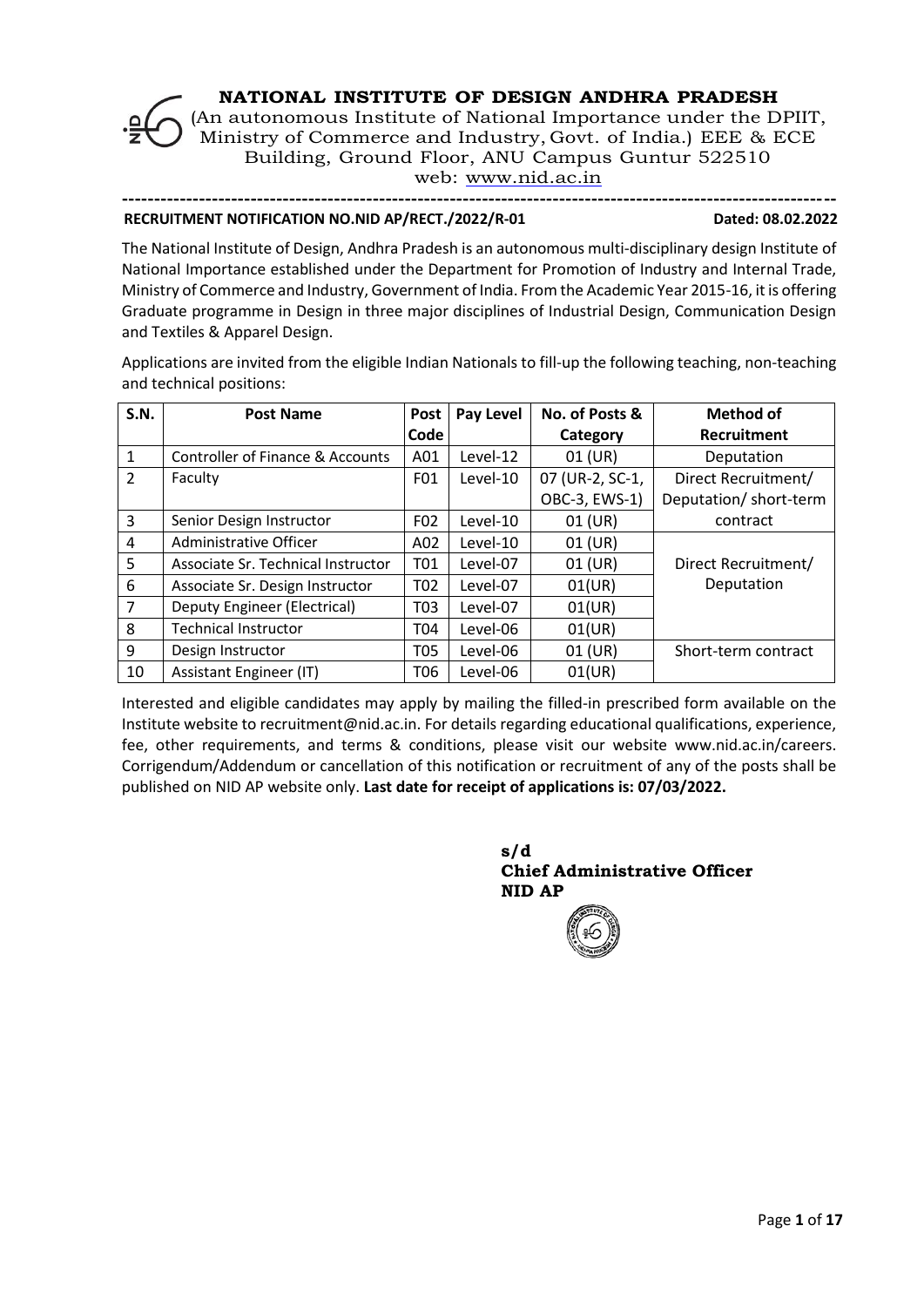# **Detailed Recruitment Notification**

## **A. Administrative Posts:**

# **Post Code - A01**

| $\mathbf{1}$   | <b>Name of Post</b>                  |                | <b>Controller of Finance and Accounts</b>                                                                                                                                                                                                                                                                                                                                                                                                                                                                                                                                                                                                                                        |
|----------------|--------------------------------------|----------------|----------------------------------------------------------------------------------------------------------------------------------------------------------------------------------------------------------------------------------------------------------------------------------------------------------------------------------------------------------------------------------------------------------------------------------------------------------------------------------------------------------------------------------------------------------------------------------------------------------------------------------------------------------------------------------|
| $\overline{2}$ | No. of Posts                         |                | One $(01)$ UR $-01$                                                                                                                                                                                                                                                                                                                                                                                                                                                                                                                                                                                                                                                              |
| 3              | Classification of<br>Post            | $\ddot{\cdot}$ | Group-A                                                                                                                                                                                                                                                                                                                                                                                                                                                                                                                                                                                                                                                                          |
| $\overline{4}$ | Pay Level                            |                | Pay Level - 12 (Rs. 78800-209200) of the Pay Matrix of<br>7th CPC                                                                                                                                                                                                                                                                                                                                                                                                                                                                                                                                                                                                                |
| 5              | Method of<br>Recruitment             |                | On Deputation initially for Two Years                                                                                                                                                                                                                                                                                                                                                                                                                                                                                                                                                                                                                                            |
| 6              | Age                                  |                | Not exceeding 56 years as on date of closure of<br>application                                                                                                                                                                                                                                                                                                                                                                                                                                                                                                                                                                                                                   |
| $\overline{7}$ | Educational &<br>Experience criteria |                | Age relaxation admissible as per Govt. of India Rules<br><b>Essential:</b><br>i) Master's degree in Commerce/ Financial Management<br>from recognized University/ Institution or C.A. or<br>equivalent<br>ii) A minimum of 10 year relevant experience in<br>Govt./Educational/ Research Institution, Finance and<br>Account knowledge of Central Government/U.T. Rules<br>Desirable:<br>(i) Previous experience in Educational Institution/<br>Autonomous Bodies funded by the Government of India<br>in an analogous post.<br>(ii) Passing the Departmental Accounts examination<br>(iii) Members of the Organized Accounts Cadre of<br>Government of India/ State Government. |
| 8              | Conditions for<br>Deputation         |                | Officer under the Central/State/U.T. Government/<br>Universities/Statutory/Autonomous<br><b>Bodies</b><br>or<br>Research Development organization holding analogous<br>posts or with at least two years of service in the post in<br>the grade pay Rs.6,600/-(Pay Level-11).                                                                                                                                                                                                                                                                                                                                                                                                     |
| 9              | Job Description                      |                | i.CFA shall be responsible for Budgeting, management<br>of funds, banking operations related to the Institute.<br>Shall ensure compliance with Accounting standards,<br>public procurement rules & Govt. of India guidelines<br>related to financial management.<br>ii. Preparation of financial estimates and annual<br>accounts of the Institute<br>applicable<br>as<br>per<br>accounting standards as the Govt. of India<br>Guidelines.<br>iii. Ensuring the compliance with conditions attached<br>with the grants issued by the Govt. of India and<br>proper accounting of various grants from Govt. of<br>India. To prepare the utilization certificates and               |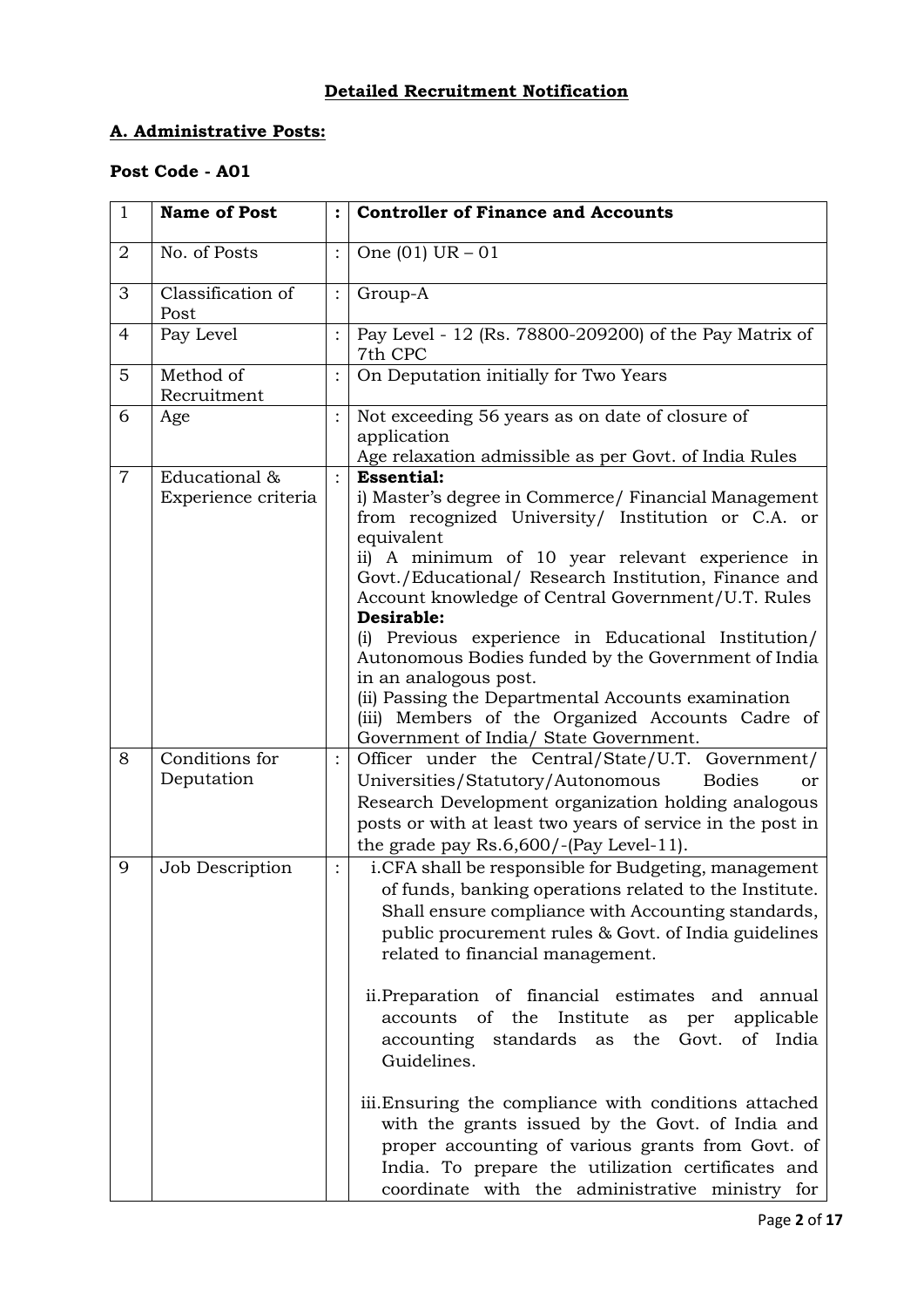| timely release of Grant in aid and other finance &<br>accounts matters under directions of Director/<br>Registrar.                                                                                                                                                           |
|------------------------------------------------------------------------------------------------------------------------------------------------------------------------------------------------------------------------------------------------------------------------------|
| iv.To coordinate with the statutory auditors, C&AG<br>audit team, internal auditors and others for proper<br>verification of records and financial statements of<br>Institute. To coordinate for compilation of audit<br>replies to be submitted on behalf of the Institute. |
| v. Drawing & Disbursement of salary of Officers & Staff<br>of the Institute and making payment of TA Bills, LTC,<br>Medical reimbursement etc.                                                                                                                               |
| vi.Settlement of invoices/ bills raised by various<br>vendors providing service & goods to the Institute.                                                                                                                                                                    |
| vii. To take care of various statutory deduction e.g. TDS,<br>License Fee, Provident Fund, NPS etc. & depositing<br>the same with concerned Government Agencies. He<br>shall file all the statutory returns viz Income Tax<br>Return, TDS return, GST returns etc.           |
| viii.Maintenance<br>Public<br>of<br>data<br>Financial<br>in<br>Management System (PFMS).                                                                                                                                                                                     |
| ix.Shall coordinate with the Design Consultancy,<br>Outreach, etc. revenue generating activities of the<br>Institute, w.r.t. accounts and finance of the projects.                                                                                                           |
| x. Prepare financial data and presentation for the<br>Standing Committee or Governing Council.                                                                                                                                                                               |
| xi. To render advise on all financial matters to the<br>superiors of the Institute and any other incidental<br>tasks and responsibilities, as needed and as<br>assigned by the Director of the Institute from time to<br>time.                                               |

## **Post Code - A02**

|                | Name of the Post          | <b>Administrative Officer</b>                                                                            |
|----------------|---------------------------|----------------------------------------------------------------------------------------------------------|
| 2              | Number of Post            | One $(01)$ UR $-01$                                                                                      |
| 3              | Classification of<br>Post | Group-A                                                                                                  |
| $\overline{4}$ | Pay Level                 | Pay Level - 10 (Rs. $56100-177500$ ) of the Pay Matrix of<br>7th CPC                                     |
| $\overline{5}$ | Method of<br>Recruitment  | Direct Recruitment/ Deputation                                                                           |
| 6              | Age                       | Not exceeding 40 years in case of Direct Recruitment<br>and 56 years in case of Deputation as on date of |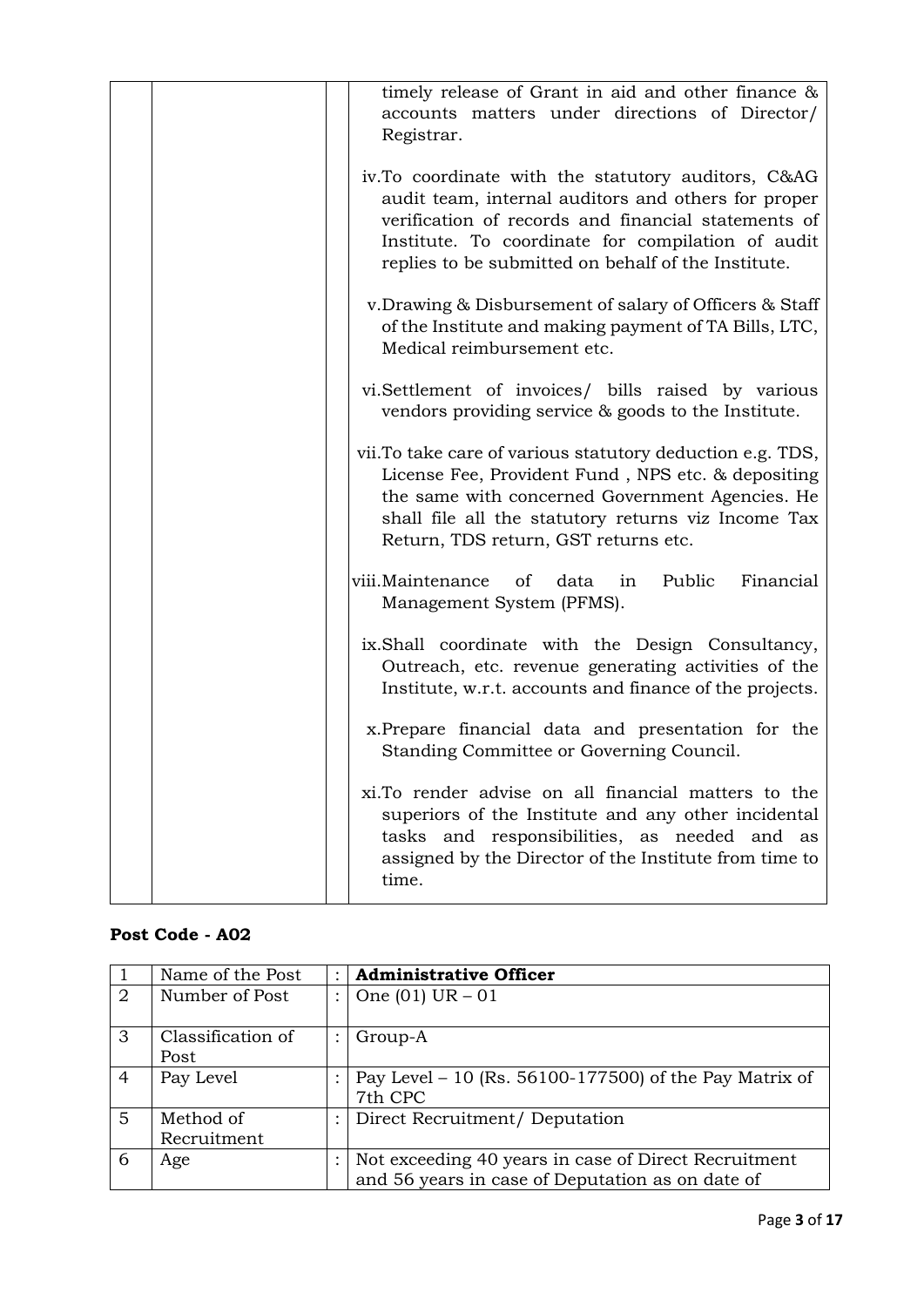|                |                                      |         | closure of application. Age relaxation admissible as per<br>Govt. of India Rules                                                                                                                                                                                                                                                                                                                                                                                                                                                                                                                                                                                                                                                                                                                                                                                                                                                                                                                                                                                                                                                                                                                                                                               |
|----------------|--------------------------------------|---------|----------------------------------------------------------------------------------------------------------------------------------------------------------------------------------------------------------------------------------------------------------------------------------------------------------------------------------------------------------------------------------------------------------------------------------------------------------------------------------------------------------------------------------------------------------------------------------------------------------------------------------------------------------------------------------------------------------------------------------------------------------------------------------------------------------------------------------------------------------------------------------------------------------------------------------------------------------------------------------------------------------------------------------------------------------------------------------------------------------------------------------------------------------------------------------------------------------------------------------------------------------------|
| $\overline{7}$ | Period of<br>probation if any        |         | Two years                                                                                                                                                                                                                                                                                                                                                                                                                                                                                                                                                                                                                                                                                                                                                                                                                                                                                                                                                                                                                                                                                                                                                                                                                                                      |
| 8              | Educational &<br>Experience criteria | $\cdot$ | <b>Essential:</b><br>i) Degree in any discipline of a recognized institute or<br>University. Knowledge in computer.<br>ii) A Minimum of 5 years of relevant experience in a<br>Government/educational/Research Institution.<br>The<br>candidate would be expected to have some familiarity<br>with Academic and administrative activities and working<br>procedure in higher educational institutions preferably<br>in design/fashion technology or similar institution.<br>Desirable:<br>Experience of computer systems for information<br>processing and retrieval. Preference to those who have<br>had experience of working in design or similar<br>institution in an analogous post.                                                                                                                                                                                                                                                                                                                                                                                                                                                                                                                                                                      |
| 9              | Conditions<br>for<br>Deputation      |         | Holding analogues posts of ministerial cadre or with 5<br>years' service in the grade pay of Rs.4,600(Pay Level-7)<br>in the ministerial cadre.                                                                                                                                                                                                                                                                                                                                                                                                                                                                                                                                                                                                                                                                                                                                                                                                                                                                                                                                                                                                                                                                                                                |
| 10             | Job Description                      |         | i. Procurement & Purchase of Goods, Services &<br>AMC's etc. in compliance to GFR-2017.<br>Tendering process starting from indent<br>ii.<br>to<br>preparing of NIT and awarding of contract on<br>GeM/CPPP and other modes and platforms.<br>Agency/Vendor/Supplier empanelment and all<br>$\overline{111}$ .<br>contract management.<br>iv. Handling institute transport, security, Canteen,<br>Mess, housekeeping, Institute Assets & Insurance<br>etc.<br>v. Recruitment & Promotions matters including<br>maintenance of Reservation and Rosters.<br>Organizing Training & Development Programmes.<br>V1.<br>vii. Ensuring Annual Performance Review System.<br>Maintenance of Service Books and Leave records.<br>viii.<br>Attendance/Payroll processing.<br>$\overline{1}X$ .<br>x. Handling Employee<br>Service<br>matters<br>and<br>Grievances.<br>xi. Handling RTI,<br>Legal<br>matters<br>&<br>Statutory<br>Compliances like PF, ESI/Minimum Wages etc.<br>Facilitation, Coordination and providing necessary<br>xii.<br>administrative support to other department.<br>All other Establishment, Personnel and General<br>xiii.<br>Administration matters.<br>Any other task(s) as assigned by the Competent<br>xiv.<br>Authority from time to time. |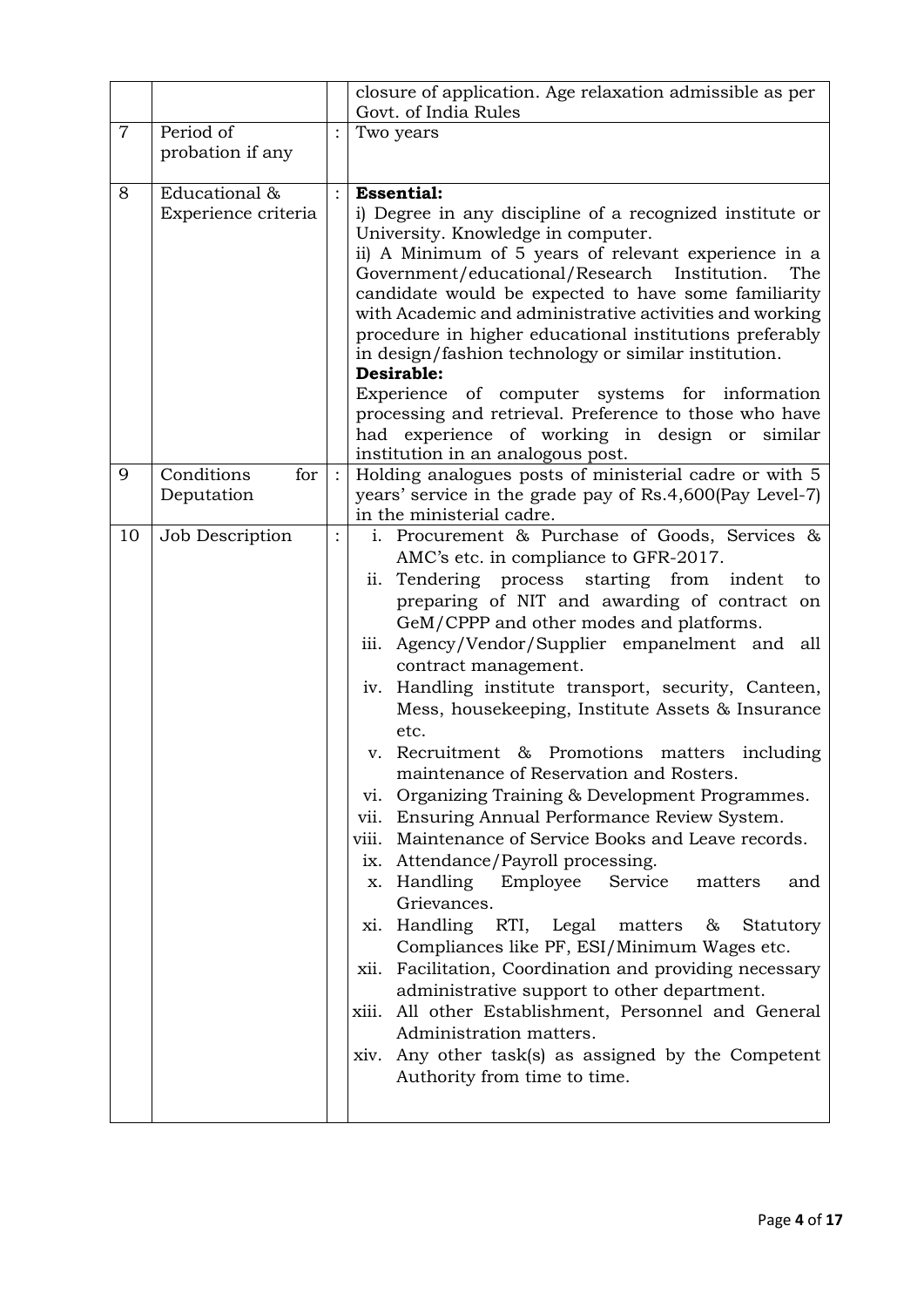# **B. Faculty (Teaching)**

| $\mathbf{1}$   | <b>Name of Post</b>                                  |          | Faculty                                                                                                                                                                                                                                                                                                                                                                                                                                                                                                                                                                                                                                                                                                                                                                                                                                                                                                                                                                                                                                                                                     |
|----------------|------------------------------------------------------|----------|---------------------------------------------------------------------------------------------------------------------------------------------------------------------------------------------------------------------------------------------------------------------------------------------------------------------------------------------------------------------------------------------------------------------------------------------------------------------------------------------------------------------------------------------------------------------------------------------------------------------------------------------------------------------------------------------------------------------------------------------------------------------------------------------------------------------------------------------------------------------------------------------------------------------------------------------------------------------------------------------------------------------------------------------------------------------------------------------|
| $\overline{2}$ | No. of Posts                                         |          | Seven $(07)$ UR $-02$ , SC $-01$ , OBC $-03$ , EWS $-01$                                                                                                                                                                                                                                                                                                                                                                                                                                                                                                                                                                                                                                                                                                                                                                                                                                                                                                                                                                                                                                    |
| 3              | Classification of<br>Post                            |          | Group-A                                                                                                                                                                                                                                                                                                                                                                                                                                                                                                                                                                                                                                                                                                                                                                                                                                                                                                                                                                                                                                                                                     |
| $\overline{4}$ | Pay Level                                            |          | Pay Level - 10 (Rs. 56100-177500) of the Pay Matrix of<br>7th CPC                                                                                                                                                                                                                                                                                                                                                                                                                                                                                                                                                                                                                                                                                                                                                                                                                                                                                                                                                                                                                           |
| 5              | Method of<br>Recruitment                             |          | Direct Recruitment/Deputation/Short Term Contract                                                                                                                                                                                                                                                                                                                                                                                                                                                                                                                                                                                                                                                                                                                                                                                                                                                                                                                                                                                                                                           |
| 6              | Age                                                  |          | Not exceeding 45 years in case of Direct Recruitment &<br>Short-Term Contract and 56 years in case of<br>Deputation as on date of closure of application.<br>Age relaxation admissible as per Govt. of India Rules                                                                                                                                                                                                                                                                                                                                                                                                                                                                                                                                                                                                                                                                                                                                                                                                                                                                          |
| $\overline{7}$ | Educational &<br>Experience criteria                 |          | <b>Essential:</b><br>Degree/ Diploma in Design from the recognized<br>University/reputed Institution.<br>Desirable:<br>Post Graduate Degree/Diploma in Design<br><b>Experience:</b> Minimum 5 years in relevant field of Design                                                                                                                                                                                                                                                                                                                                                                                                                                                                                                                                                                                                                                                                                                                                                                                                                                                             |
| 8              | Conditions for<br>Deputation/Short<br>term contract: |          | a) Holding Analogous Posts on regular basis in parent<br>cadre or department.<br>b) with at least 5 years as Faculty/ Teaching Associate<br>c) With Design background working as Technical<br>Instructor/Faculty Associate/Design Associate/,<br>preferably in design/ fashion technology or similar<br>institutions.                                                                                                                                                                                                                                                                                                                                                                                                                                                                                                                                                                                                                                                                                                                                                                       |
| 9              | Job Description                                      | $\vdots$ | i. Teaching discipline related subjects/ inputs at the<br>institute.<br>ii. Developing course materials and processes for<br>learning and teaching, organizing and managing<br>participating<br>in<br>evaluations,<br>resources,<br>assessments and Juries, contributing in academic<br>reviews etc. in the allotted discipline as above<br>and/or in any other area as assigned by the director,<br>NID AP<br>iii. Participating in design and research projects of<br>students as faculty guide/ mentor<br>iv. Contributing to research, publication, consulting<br>and design promotion activities of the institute. It<br>includes involvement in seminars, workshops,<br>research, design and development projects under<br>education as assigned from time to time.<br>v. Contributing to integrated research – led Industrial<br>Design inputs in other UG/ certificate programmes<br>at NID AP Campus. Managing organizing and<br>supervising the institutional / Studio or events as<br>and when assigned by the supervisors.<br>vi. Assisting in identifying and establishing new |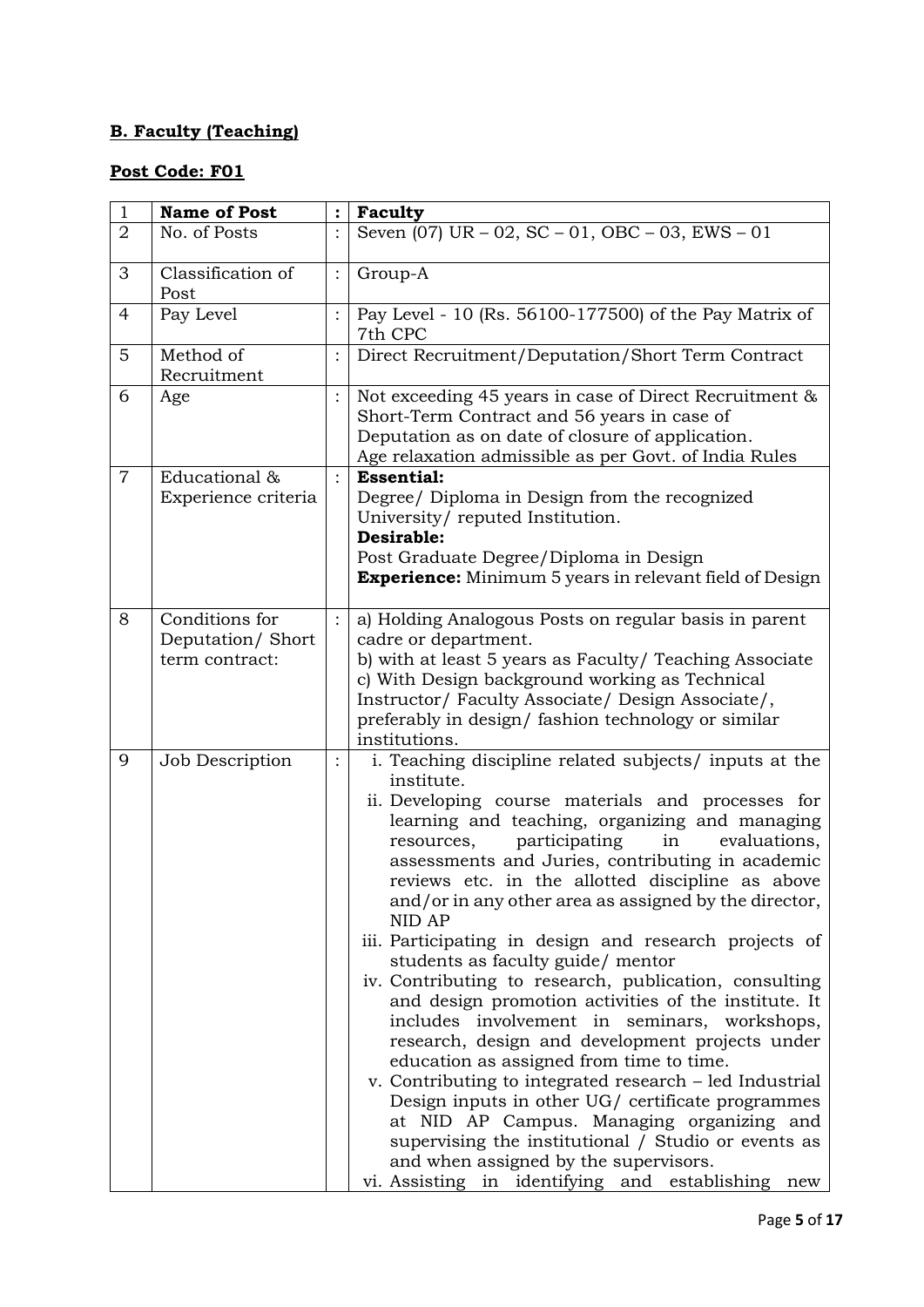| infrastructure resources and their management<br>that are vital for discipline's education activities.<br>vii. Assisting in building up national/international<br>relation network with institutions/ industries,<br>including initiation of collaborative courses with |
|-------------------------------------------------------------------------------------------------------------------------------------------------------------------------------------------------------------------------------------------------------------------------|
| National / International institutions and<br>communication Industry.                                                                                                                                                                                                    |
| viii. Any other task and responsibilities related to overall<br>development of the department/ institute through                                                                                                                                                        |
| other allied activities as assigned by the Director                                                                                                                                                                                                                     |

| $1\,$          | <b>Name of Post</b>                                      |                | <b>Senior Design Instructor</b>                                                                                                                                                                                                                                                                                                               |
|----------------|----------------------------------------------------------|----------------|-----------------------------------------------------------------------------------------------------------------------------------------------------------------------------------------------------------------------------------------------------------------------------------------------------------------------------------------------|
| $\overline{2}$ | No. of Posts                                             | $\cdot$        | One $(01)$ UR $-01$                                                                                                                                                                                                                                                                                                                           |
| 3              | Classification of<br>Post                                | $\ddot{\cdot}$ | Group-A                                                                                                                                                                                                                                                                                                                                       |
| 4              | Pay Level                                                |                | Pay Level - 10 (Rs. 56100-177500) of the Pay Matrix of<br>7th CPC                                                                                                                                                                                                                                                                             |
| 5              | Method of<br>Recruitment                                 |                | Direct Recruitment/ Deputation/ Short Term Contract                                                                                                                                                                                                                                                                                           |
| 6              | Age                                                      |                | Not exceeding 45 years in case of Direct Recruitment &<br>Short Term Contract and 56 years in case of<br>Deputation as on date of closure of application. Age<br>relaxation admissible as per Govt. of India Rules                                                                                                                            |
| $\overline{7}$ | Educational &<br>Experience<br>criteria                  | $\ddot{\cdot}$ | <b>Essential:</b><br>Degree/ Diploma in Design from a recognized<br>University/reputed Institution.<br>Desirable:<br>Post Graduate Degree/Diploma in Design<br><b>Experience:</b> Minimum 5 years in relevant field of<br>Design.                                                                                                             |
| 8.             | Conditions for<br>Deputation/<br>Short term<br>contract: |                | a) Holding Analogous Posts on regular basis in parent<br>cadre or department.<br>b) with at least 5 years in the grade pay of Rs.4800/-<br>$(Pay Level - 7)$ .<br>c) With Design background working as Technical<br>Instructor/ Design Associate/ Sr Design Assistant,<br>preferably in design/fashion technology or similar<br>institutions. |

### **C. Technical Post Code: T01**

| <b>Name of Post</b> | <b>Associate Senior Technical Instructor</b>           |
|---------------------|--------------------------------------------------------|
| No. of Posts        | One $(01)$ UR $-01$                                    |
|                     |                                                        |
| Classification of   | Group B                                                |
| Post                |                                                        |
| Pay Level           | Pay Level - 07 (Rs. 44900-142400) of the Pay Matrix of |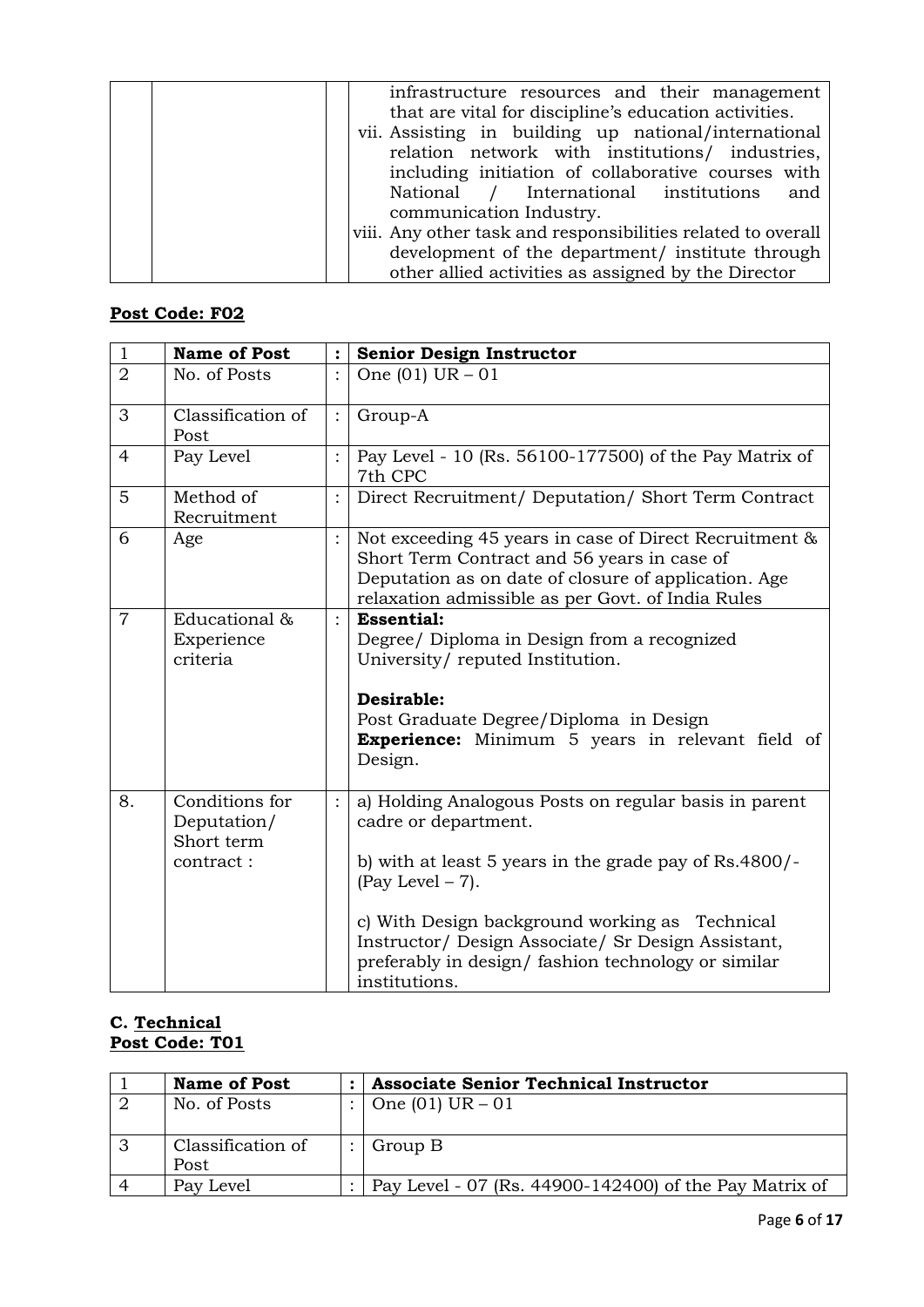|                |                                      | 7th CPC                                                                                                                                                                                                                                                                                                                                                                                                                                                                                   |
|----------------|--------------------------------------|-------------------------------------------------------------------------------------------------------------------------------------------------------------------------------------------------------------------------------------------------------------------------------------------------------------------------------------------------------------------------------------------------------------------------------------------------------------------------------------------|
| 5              | Method of<br>Recruitment             | Direct Recruitment/ Deputation                                                                                                                                                                                                                                                                                                                                                                                                                                                            |
| 6              | Age                                  | Not exceeding 35 years in case of Direct Recruitment and<br>56 years in case of Deputation as on date of closure of<br>application. Age relaxation admissible as per Govt. of<br>India Rules                                                                                                                                                                                                                                                                                              |
| $\overline{7}$ | Period of probation<br>if any        | Two years                                                                                                                                                                                                                                                                                                                                                                                                                                                                                 |
| 8              | Educational &<br>Experience criteria | <b>Essential:</b><br>Degree or Diploma in the relevant subject from a<br>recognized institution.<br><b>Experience:</b><br>Four years in case of Degree holder or six years in case<br>of Diploma holder in the relevant field.<br>Desirable:<br>Should be able to converse in English. Working<br>knowledge of relevant software                                                                                                                                                          |
| 9              | Conditions for<br>Deputation:        | a). Officer under the Central/State/U.T. Government/<br>Universities/Statutory/Autonomous Bodies or Research<br>Development organization holding analogous posts or<br>with two years of service in the post in the grade pay<br>Rs.2800/Rs.4200 (Pay Level 5 / Pay Level 6).<br>b). In case of Deputation, the tenure will be initially for<br>a period of three years, which can be extended for a<br>further period of maximum two years, on prior approval<br>of parent organization. |

| $\mathbf{1}$   | <b>Name of Post</b>                  |                | <b>Associate Senior Design Instructor</b>                                                                                                                                                                                                                                                                                                         |
|----------------|--------------------------------------|----------------|---------------------------------------------------------------------------------------------------------------------------------------------------------------------------------------------------------------------------------------------------------------------------------------------------------------------------------------------------|
| $\overline{2}$ | No. of Posts                         | $\ddot{\cdot}$ | One $(01)$ UR $-01$                                                                                                                                                                                                                                                                                                                               |
| 3              | Classification of<br>Post            | $\ddot{\cdot}$ | Group B                                                                                                                                                                                                                                                                                                                                           |
| 4              | Pay Level                            |                | Pay Level - 07 (Rs. 44900-142400) of the Pay Matrix of<br>7th CPC                                                                                                                                                                                                                                                                                 |
| 5              | Method of<br>Recruitment             |                | Direct Recruitment/ Deputation                                                                                                                                                                                                                                                                                                                    |
| 6              | Age                                  |                | Not exceeding 35 years in case of Direct Recruitment and<br>56 years in case of Deputation as on date of closure of<br>application. Age relaxation admissible as per Govt. of<br>India Rules                                                                                                                                                      |
| $\overline{7}$ | Period of probation<br>if any        | $\cdot$ :      | Two years                                                                                                                                                                                                                                                                                                                                         |
| 8              | Educational &<br>Experience criteria | $\cdot$        | <b>Essential:</b><br>Degree or Diploma in the relevant discipline/subject<br>from a recognized institution.<br><b>Experience:</b><br>Four years in case of Degree holder or six years in case<br>of Diploma holder in the relevant field.<br>Desirable:<br>a. Should be able to converse in English.<br>b. Working knowledge of relevant software |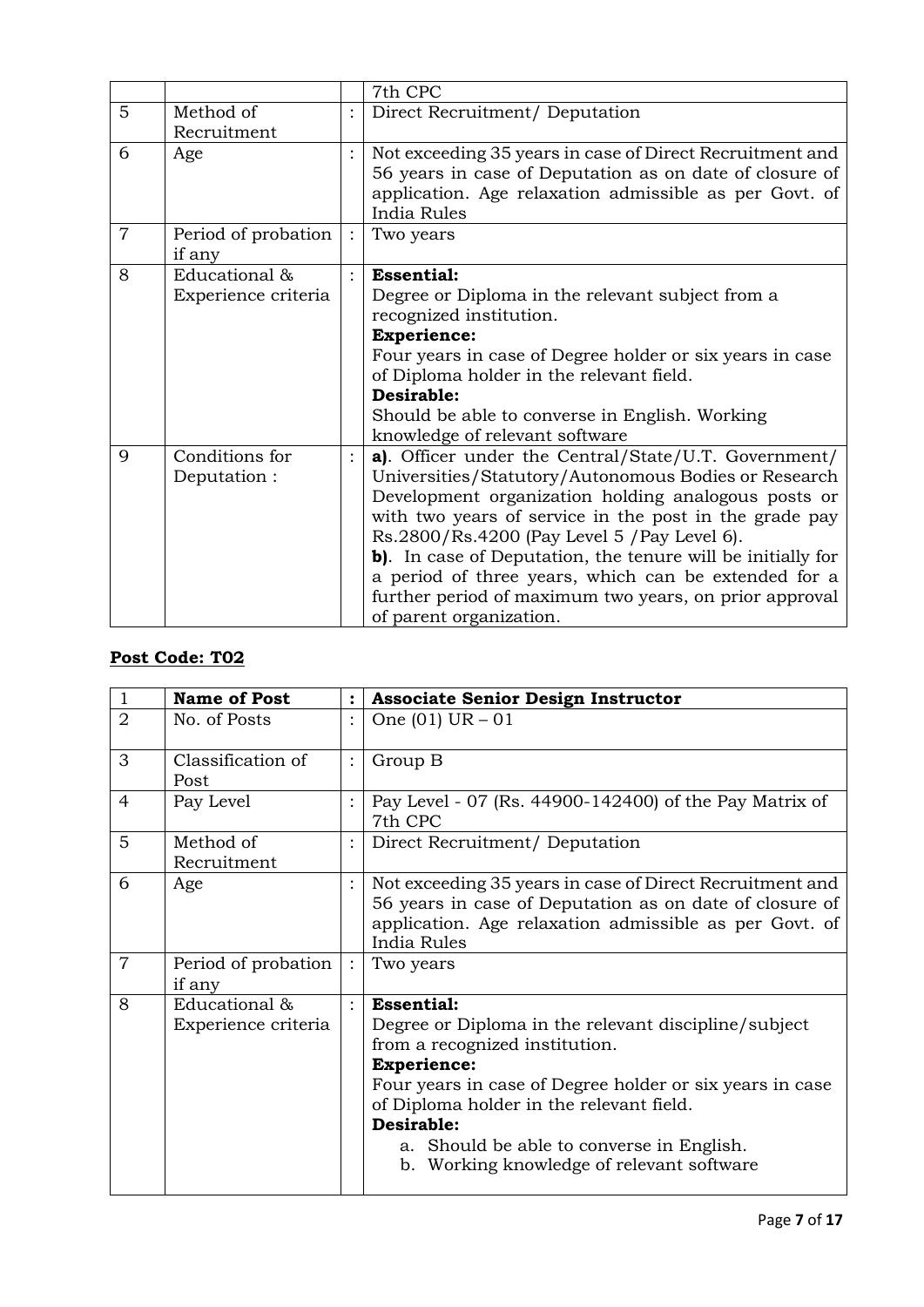| Conditions for | a). Officer under the Central/State/U.T. Government/        |
|----------------|-------------------------------------------------------------|
| Deputation :   | Universities/Statutory/Autonomous Bodies or Research        |
|                | Development organization holding analogous posts or         |
|                | with four years of service in the post in the grade pay     |
|                | Rs.2800/Rs.4200 (Pay-Level 5/Pay-Level 6).                  |
|                | b). In case of Deputation, the tenure will be initially for |
|                | a period of three years, which can be extended for a        |
|                | further period of maximum two years, on prior approval      |
|                | of parent organization                                      |

| $\mathbf{1}$   | <b>Name of Post</b>                  | $\ddot{\cdot}$ | <b>Deputy Engineer (Electrical)</b>                                                                                                                                                                                                                                                                                                                                                                                                                                                                                            |
|----------------|--------------------------------------|----------------|--------------------------------------------------------------------------------------------------------------------------------------------------------------------------------------------------------------------------------------------------------------------------------------------------------------------------------------------------------------------------------------------------------------------------------------------------------------------------------------------------------------------------------|
| $\overline{2}$ | No. of Posts                         | $\ddot{\cdot}$ | One $(01)$ UR $-01$                                                                                                                                                                                                                                                                                                                                                                                                                                                                                                            |
| 3              | Classification of<br>Post            |                | Group B                                                                                                                                                                                                                                                                                                                                                                                                                                                                                                                        |
| $\overline{4}$ | Pay Level                            | $\ddot{\cdot}$ | Pay Level - 07 (Rs. 44900-142400) of the Pay Matrix of<br>7th CPC                                                                                                                                                                                                                                                                                                                                                                                                                                                              |
| 5              | Method of<br>Recruitment             |                | Direct Recruitment/ Deputation                                                                                                                                                                                                                                                                                                                                                                                                                                                                                                 |
| 6              | Age                                  |                | Not exceeding 35 years in case of Direct Recruitment and<br>56 years in case of Deputation as on date of closure of<br>application. Age relaxation admissible as per Govt. of<br>India Rules                                                                                                                                                                                                                                                                                                                                   |
| $\overline{7}$ | Period of probation<br>if any        | $\ddot{\cdot}$ | Two years                                                                                                                                                                                                                                                                                                                                                                                                                                                                                                                      |
| 8              | Educational &<br>Experience criteria |                | <b>Essential:</b><br>degree<br>Electrical<br>Engineering<br>in<br>from<br>A<br>University/Institute of repute.<br><b>Experience:</b><br>Three years post qualification experience as Assistant<br>Engineer (Electrical) in CPWD/PWD or in Govt.<br>organizations/autonomous bodies/PSUs/ reputed<br>private industries.<br>Desirable:<br>Experience of campus/ estate management in large<br>residential educational institute.                                                                                                |
| 9              | Conditions for<br>Deputation:        | $\ddot{\cdot}$ | Officer<br>Central/State/U.T.<br>under<br>the<br>$a$ ).<br>Government/Universities/Statutory/Autonomous<br>Bodies or Research Development organization holding<br>analogous posts or with at least four years of service in<br>the post in the grade pay $Rs.2,800/-$ or $Rs.4200/-$ (Pay-<br>Level 5/Pay-Level 6).<br>b). In case of Deputation, the tenure will be initially for<br>a period of three years, which can be extended for a<br>further period of maximum two years, on prior approval<br>of parent organization |
| 10             | Job Description                      | :              | i. Responsible for the administration and general<br>professional control of electrical works of the<br>Institute.                                                                                                                                                                                                                                                                                                                                                                                                             |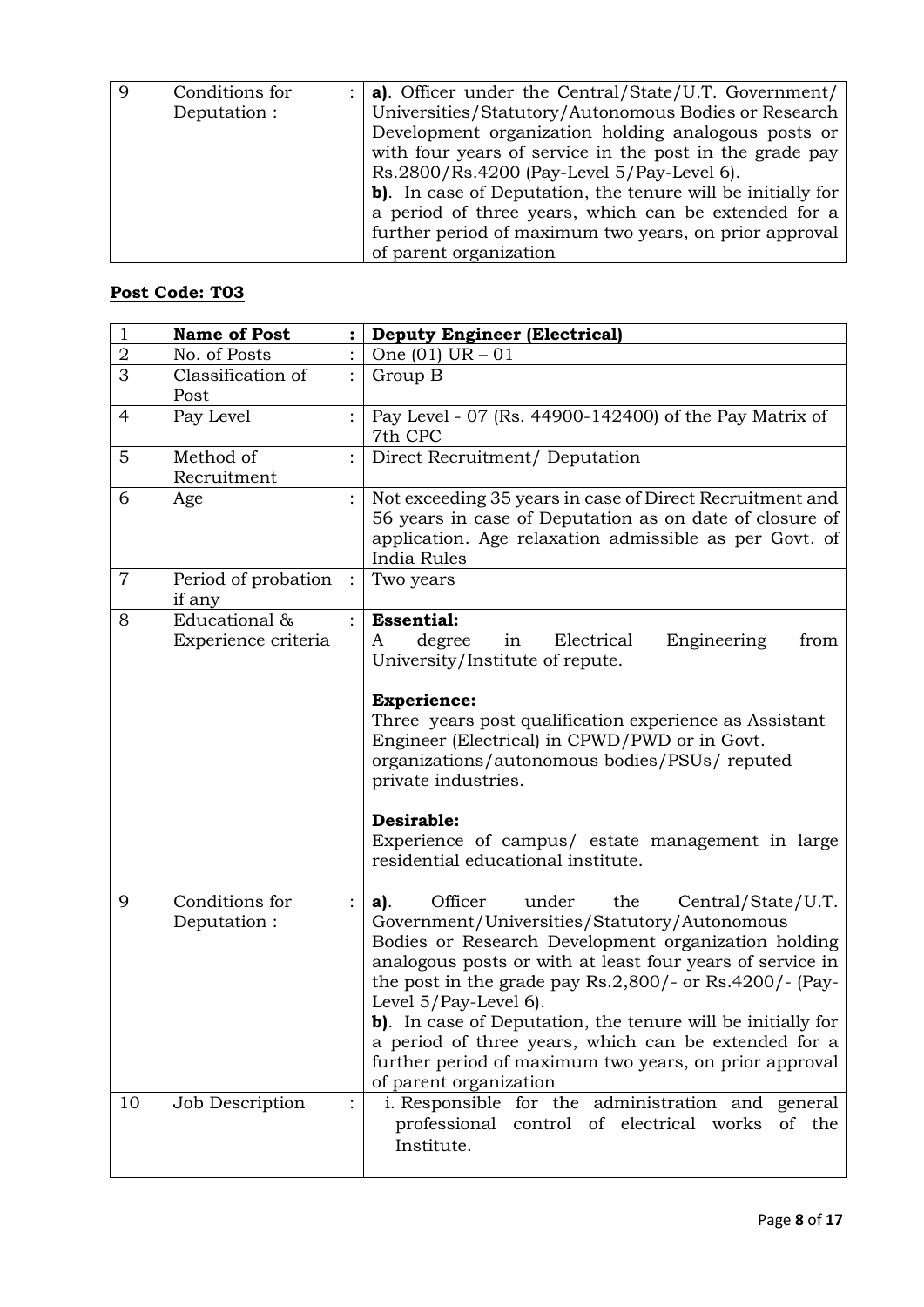| ii.Responsible for overall Campus Electrical Works<br>Execution, Installation & Maintenance of Sub-<br>Stations, Supervision, Operations and Maintenance<br>of all Electrical facilities, Preparation of Tender<br>Documents, NIT's, NIQ's etc.                                                                                                                                                                                                                                                                                                    |
|----------------------------------------------------------------------------------------------------------------------------------------------------------------------------------------------------------------------------------------------------------------------------------------------------------------------------------------------------------------------------------------------------------------------------------------------------------------------------------------------------------------------------------------------------|
| iii. Responsible for development of Electrical Works in<br>Campus, Quality Assurance, Inspection<br>New<br>activities in Electrical discipline and other electrical<br>systems.                                                                                                                                                                                                                                                                                                                                                                    |
| iv. Shall ensure that the estimates of electrical services<br>of the Institute are prepared on sound basis, and in<br>accordance with provisions of National Building<br>Code, 2005 (with latest revision) as also those of<br>Bureau of Energy Efficiency, wherever applicable;                                                                                                                                                                                                                                                                   |
| v. Shall be responsible for efficient and timely execution<br>of electrical works of the Institute, and ensure that<br>their progress keeps pace with the progress of civil<br>works. Shall interact with the Deputy and Assistant<br>Executive Engineers concerned of the civil wing and<br>discuss issues or problems of mutual concern. Shall<br>ensure that co-ordination meetings called by the<br>latter are properly attended by him/her or the<br>concerned Executive Engineer, Electrical, depending<br>on the circumstances and urgency; |
| vi.Shall see that preventive, periodic and routine<br>maintenance of all electrical installations<br>and<br>appliances are carried out effectively, and at the right<br>time. Complaints of the user shall be redressed<br>promptly, and a system of daily status report of<br>compliance put ln place. If required, with the approval<br>of the Senior Engineer, out-source maintenance<br>services, and for special services enter into annual<br>maintenance contracts;                                                                         |
| vii. Shall prepare survey reports of such electrical<br>equipment as has out-lived its useful life and has<br>gone beyond economical repairs, in order that the<br>same can be condemned and disposed as per the<br>prescribed procedure;                                                                                                                                                                                                                                                                                                          |
| viii. Shall look to the proper and safe storage of out-of-<br>season Equipment/ appliances, and further that the<br>same are serviced properly before being brought back<br>into use in the next season;                                                                                                                                                                                                                                                                                                                                           |
| ix. Shall inspect the works and see that the system of<br>their execution and management is satisfactory, that<br>requisite site records are being maintained and that                                                                                                                                                                                                                                                                                                                                                                             |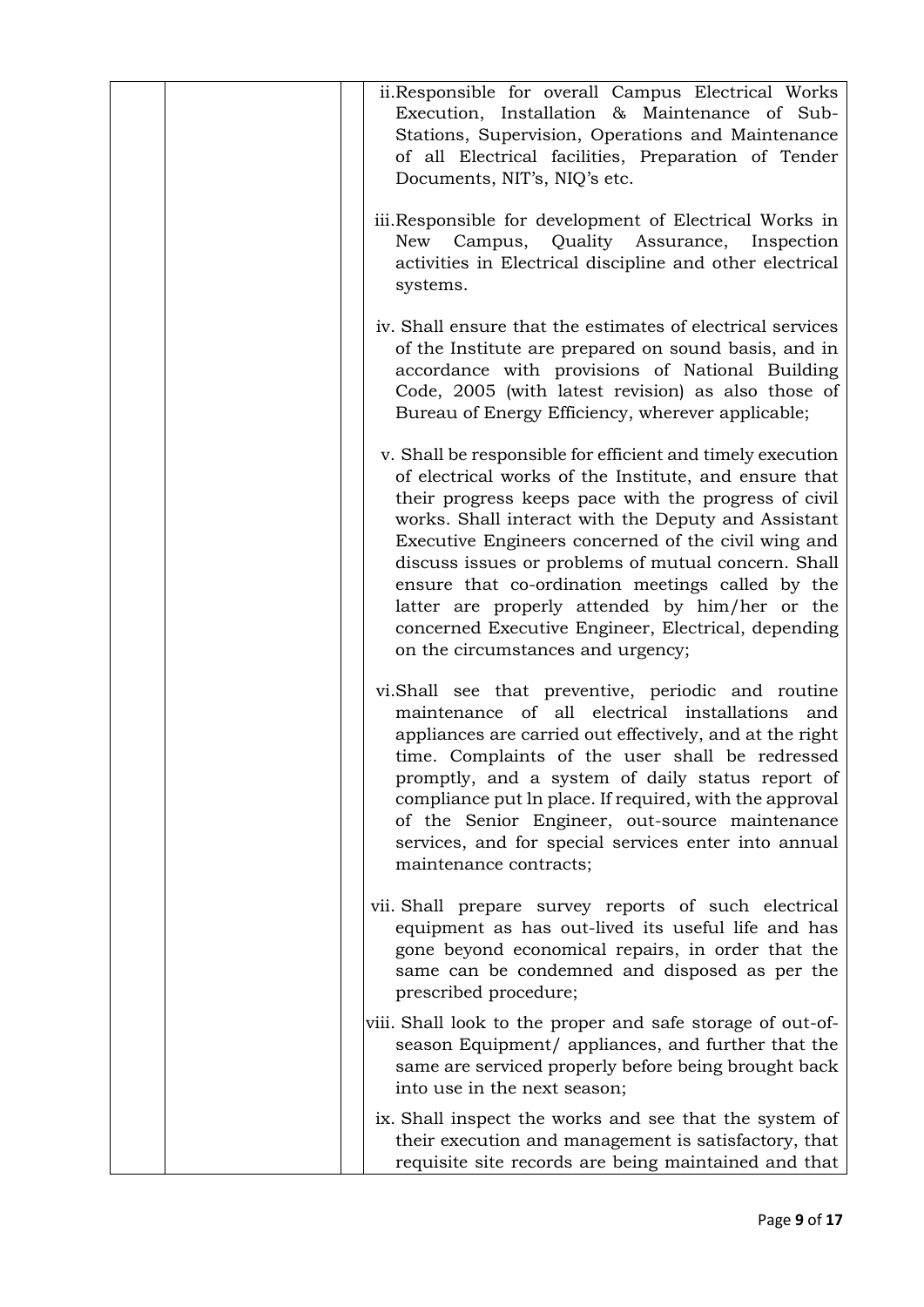| all procedures for safety of equipment and personnel<br>are being duly followed.                                                                                             |
|------------------------------------------------------------------------------------------------------------------------------------------------------------------------------|
| x. Any other incidental tasks and responsibilities, as<br>needed and as assigned by the Senior Engineer or the<br>Competent Authority of the Institute from time to<br>time. |

| $\mathbf{1}$   | <b>Name of Post</b>                  | :              | <b>Technical Instructor</b>                                                                                                                                                                                                                                                                                                                                                                                                                                                        |
|----------------|--------------------------------------|----------------|------------------------------------------------------------------------------------------------------------------------------------------------------------------------------------------------------------------------------------------------------------------------------------------------------------------------------------------------------------------------------------------------------------------------------------------------------------------------------------|
| $\sqrt{2}$     | No. of Posts                         | $\ddot{\cdot}$ | One $(01)$ UR $-01$                                                                                                                                                                                                                                                                                                                                                                                                                                                                |
| $\overline{3}$ | Classification of<br>Post            |                | Group B                                                                                                                                                                                                                                                                                                                                                                                                                                                                            |
| 4              | Pay Level                            |                | Pay Level - 06 (Rs. 35400-112400) of the Pay Matrix of<br>7th CPC                                                                                                                                                                                                                                                                                                                                                                                                                  |
| 5              | Method of<br>Recruitment             |                | Direct Recruitment/ Deputation                                                                                                                                                                                                                                                                                                                                                                                                                                                     |
| 6              | Age                                  |                | Not exceeding 35 years in case of Direct Recruitment &<br>Short Term Contract and 56 years in case of Deputation<br>as on date of closure of application. Age relaxation<br>admissible as per Govt. of India Rules.                                                                                                                                                                                                                                                                |
| $\overline{7}$ | Period of probation<br>if any        | $\cdot$        | Two years                                                                                                                                                                                                                                                                                                                                                                                                                                                                          |
| 8              | Educational &<br>Experience criteria |                | <b>Essential:</b><br>3 years Diploma in relevant area/ subject from a<br>recognized institution.<br><b>Experience:</b><br>Four<br>post qualification<br>years<br>in<br>the<br>relevant<br>industry/educational institution,<br><b>or</b><br>A Degree in relevant area/ subject from a recognized<br>Institution with two years post qualification experience<br>in the relevant industry/ institution.<br>Should be able to converse in English<br>Knowledge of relevant software. |
| 9              | Conditions for<br>Deputation:        |                | Officer<br>under<br>the<br>Central/State/U.T.<br>a).<br>Government/Universities/Statutory/Autonomous<br>Bodies or Research Development organization holding<br>analogous posts or with four years of service in the post<br>in the grade pay Rs.2,800/-(Pay-Level 5).<br>b). In case of Deputation, the tenure will be initially for<br>a period of three years, which can be extended for a<br>further period of maximum two years, on prior approval<br>of parent organization   |

| <b>Name of Post</b> | Design Instructor   |
|---------------------|---------------------|
| No. of Posts        | One $(01)$ UR $-01$ |
| Classification of   | Group B             |
| Post                |                     |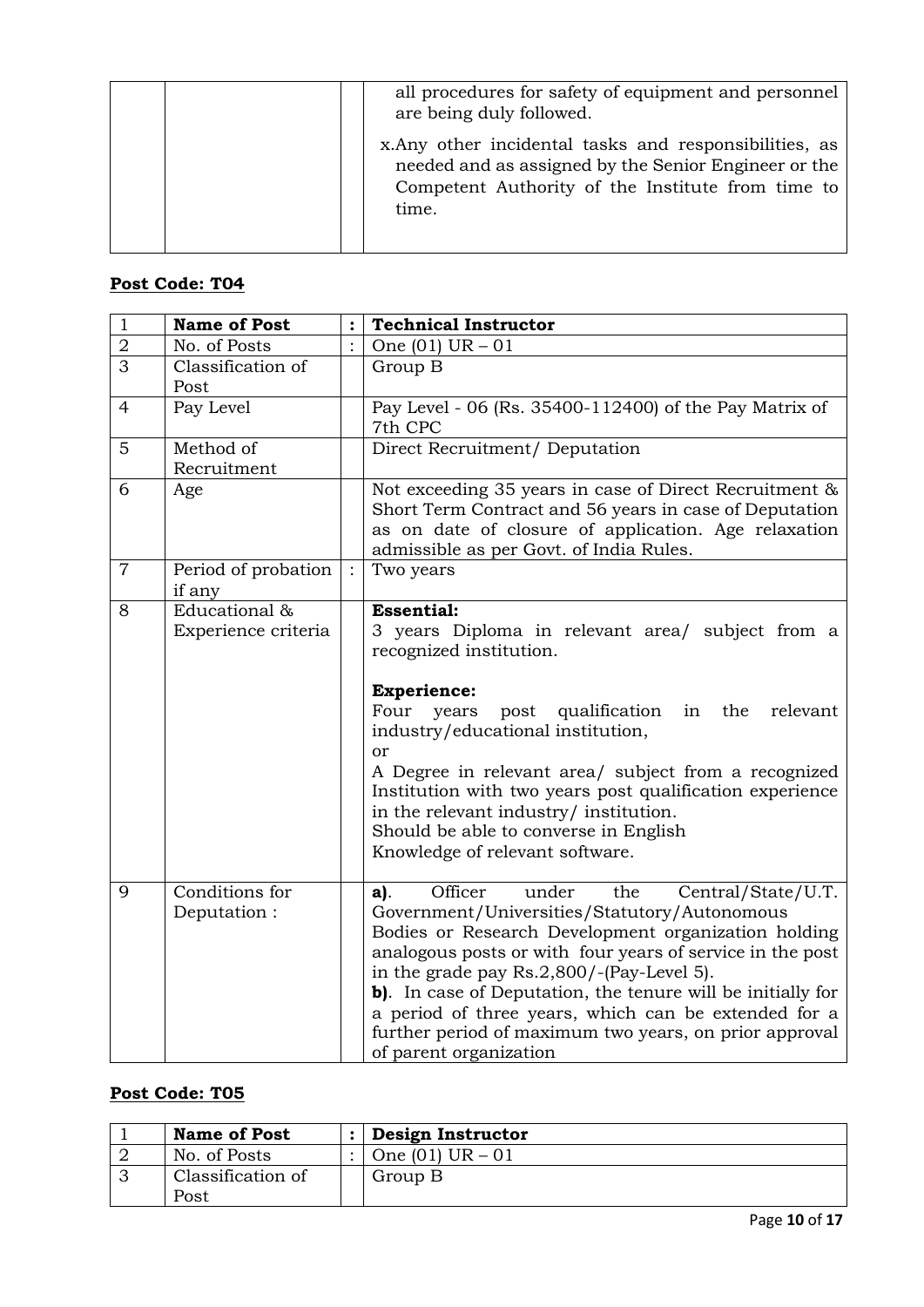| $\overline{4}$ | Pay Level                            | Rs. 46400/- Consolidated Pay (Basic Pay +DA)<br>Based on First Cell of the Pay Level $6 + DA @ 31%$ (as<br>on date of advertisement).                                                                                                                                                                                                                                                                                                                                       |
|----------------|--------------------------------------|-----------------------------------------------------------------------------------------------------------------------------------------------------------------------------------------------------------------------------------------------------------------------------------------------------------------------------------------------------------------------------------------------------------------------------------------------------------------------------|
| 5              | Method of<br>Recruitment             | Short-term contract.                                                                                                                                                                                                                                                                                                                                                                                                                                                        |
| 6              | Age                                  | Not exceeding 35 years as on date of closure of<br>application. Age relaxation admissible as per Govt. of<br>India Rules                                                                                                                                                                                                                                                                                                                                                    |
| $\overline{7}$ | Educational &<br>Experience criteria | <b>Essential:</b><br>3 years Diploma in relevant discipline/area/ subject<br>from a recognized institution.<br><b>Experience:</b><br>relevant<br>Four years post qualification in the<br>industry/educational institution,<br>or<br>A Degree in relevant area/ subject from a recognized<br>Institution with two years post qualification experience<br>in the relevant industry/ institution.<br>Should be able to converse in English.<br>Knowledge of relevant software. |

| $\mathbf{1}$   | <b>Name of Post</b>                  | $\ddot{\cdot}$ | <b>Assistant Engineer - IT</b>                                                                                                                                                                                                                                                                    |
|----------------|--------------------------------------|----------------|---------------------------------------------------------------------------------------------------------------------------------------------------------------------------------------------------------------------------------------------------------------------------------------------------|
| $\overline{2}$ | No. of Posts                         | $\ddot{\cdot}$ | One $(01)$ UR $-01$                                                                                                                                                                                                                                                                               |
| 3              | Classification of<br>Post            | $\ddot{\cdot}$ | Group B                                                                                                                                                                                                                                                                                           |
| $\overline{4}$ | Pay Level                            |                | Rs. 46400/- Consolidated Pay (Basic Pay +DA)<br>Based on First Cell of the Pay Level $6 + DA @ 31\%$ (as<br>on date of advertisement).                                                                                                                                                            |
| 5              | Method of<br>Recruitment             | $\ddot{\cdot}$ | Short-term contract.                                                                                                                                                                                                                                                                              |
| 6              | Age                                  |                | Not exceeding 35 years as on date of closure of<br>application. Age relaxation admissible as per Govt. of<br>India Rules.                                                                                                                                                                         |
| $\overline{7}$ | Educational &<br>Experience criteria |                | <b>Essential:</b><br>Degree in Computer Engineering or equivalent.<br>Desirable:<br>Post Graduation Diploma in Networking<br><b>Experience:</b><br>Two years post qualification in the industry/ academic<br>institution in the relevant field.                                                   |
| 8.             | Job Description                      | $\vdots$       | Troubleshooting of hardware related calls as per<br>a)<br>the requirement.<br>b)<br>Primary network level support for all wired<br>network.<br>Handle end to end IT requirements of the institute<br>C)<br>including servers. Primary<br>level support for UPS and other power backup<br>systems. |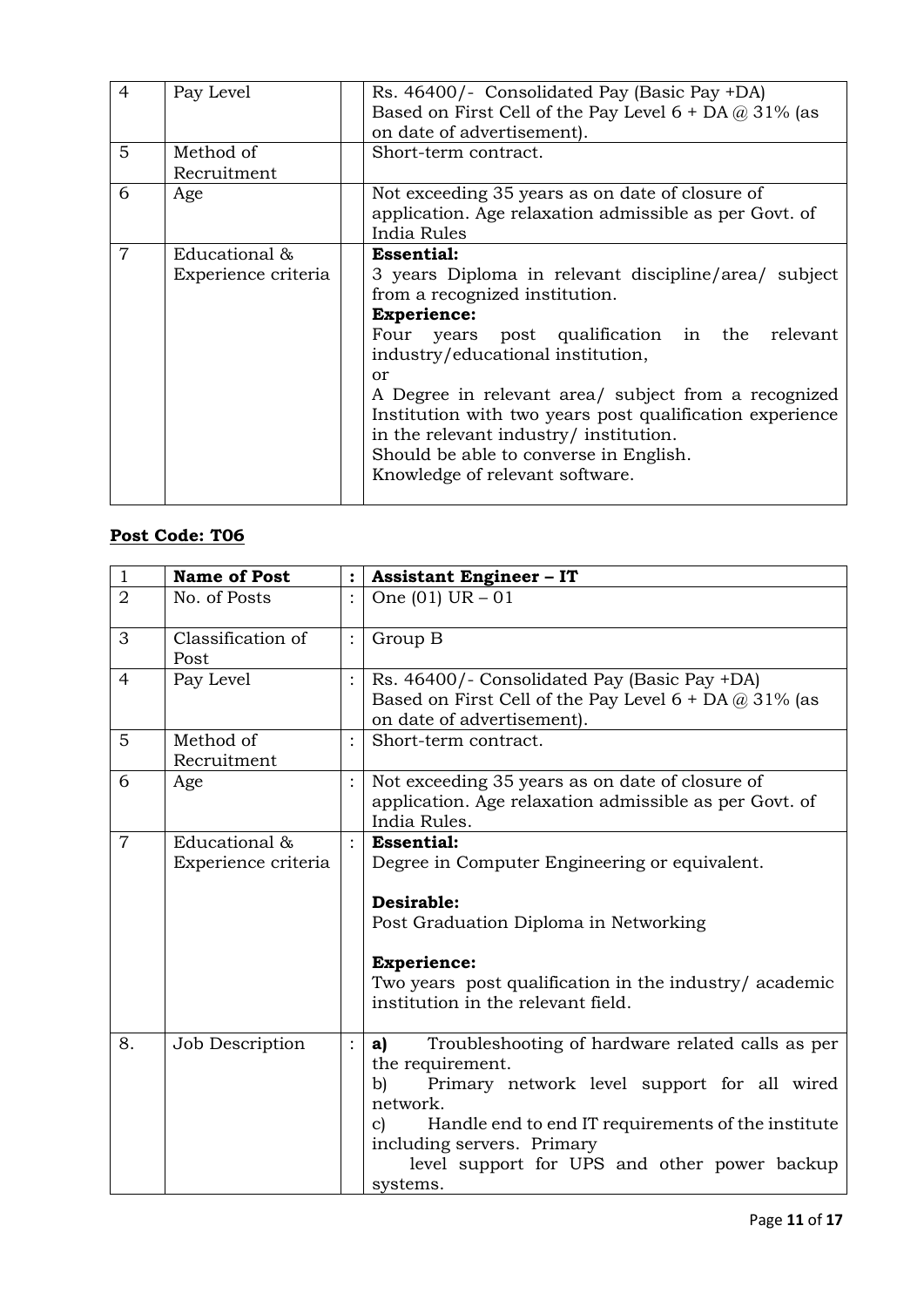| Handle passive cabling,<br>d)<br>data<br>centre                     |
|---------------------------------------------------------------------|
| infrastructure services, Threat                                     |
| management devices, storage and backup,                             |
| biometric devices, etc                                              |
| Lead desktop and helpdesk support efforts,<br>e)                    |
| making sure all desktop applications, workstations, and             |
| related equipment problems are resolved in a timely                 |
| manner with limited disruptions.                                    |
| Deploy workstations, servers, printers, scanners,<br>f)             |
| firewalls, encryption systems and appliances security               |
| systems. Build and deploy new servers on the network                |
| as needed.                                                          |
| Design, develop, implement and coordinate<br>g)                     |
| systems, policies and procedures.<br>Provide                        |
| documentation and technical specifications to IT staff for          |
| planning and implementing new or upgrades of IT<br>infrastructure.  |
| Prepares IT Procurement Plan and Hardware                           |
| h)<br>Inventory.<br>Manage vendors, outsourcers, and                |
| contractors to secure hardware products and services.               |
| Identify problematic areas and implement<br>i)                      |
| strategic solutions in time.                                        |
| Audit systems and assess their outcomes.<br>$j$ )                   |
| $\mathbf{k}$<br>Any other incidental tasks and responsibilities, as |
| needed and as assigned by the Competent Authority of                |
| the Institute from time to time.                                    |

## **Subject Domains/ Relevant Areas/Areas of Sub-Specializations for the Teaching and Technical Instructors posts:**

- a. All the academic/teaching and Technical positions mentioned above are available under the following Design Disciplines.
- b. Preferred sub-specializations are indicated therewith.
- c. Individuals having expertise in more than one subject areas shall be preferred.
- I. **Industrial Design:** Materials & Processes, Form Studies, Elements of Design, Technically Complex Product Development, User Experience Design, Packaging, Rendering Techniques, 3D Visualization and CAD modelling, Digital Product Design, Design Ergonomics, Furniture Design, Bamboo Craft & Furniture design, Sustainable Design. In Ceramic and Glass design areas, Finishing & Glazes, Ceramic & Glass material technology, Ceramic & Glass Design. In Transportation and Automobile areas Styling & Representation Techniques, Surface Modelling, Rapid Prototyping, Design Engineering, Digital Sculpting, Transportation Design Engineering.
- II. **Communication Design:** Visual Perception & Communication, Colour, Visualization & Representation Techniques, Type Design, Publication Design, Photography, Packaging, Branding, Web Design, Printing Technology. Under the Animation Film Design, Life Drawing, Hand drew Animation, Stop motion/ Claymation, CGI Animation, Character Design, Story Boarding, Hands on experience in Animation production. Under the Film & Video communication areas, Script Writing, Editing, Sound Design, Cinematography.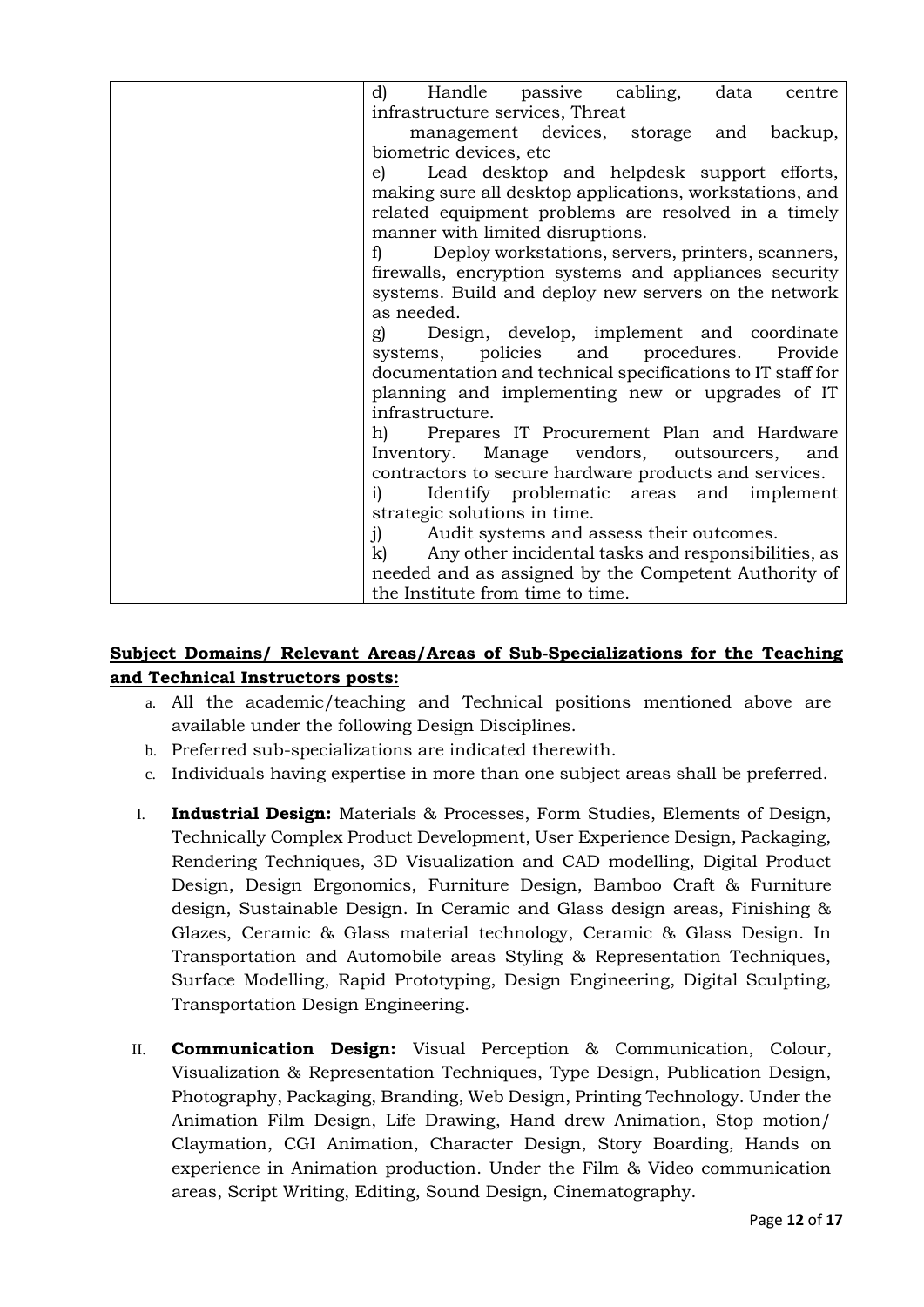- III. **Textile & Apparel Design:** Surface Techniques-Ornamentation, Print Design, Jacquard Design, Textile CAD-CAM, Traditional Textiles, Weaving Techniques. Under the **Apparel Design** areas, Pattern Drafting and making, Grading, techniques for Men's and Women's wear, Computerized Pattern making, Draping and Garment Construction for ready to wear, History of World Costume, History of Indian costume, History of Fashion, Fashion Forecasting, Trends Forecasting, Garment manufacturing Technology, Marketing and Merchandising, Knitwear Design.
- IV. **Design Foundation Studies:** History of Design, Design Fundamentals, Design Process, Geometrical Construction, Analytical Drawing, Drawing & Sketching, Illustration, Colour, Form & Composition, Cultural Anthropology, Semiotics & Semantics, Liberal Arts, Design Ethnography, Design Theory, Design Research.

## **INSTRUCTIONS FOR ALL THE CANDIDATES AND GENERAL TERMS AND CONDITIONS:**

**1.** Only Candidate(s) fulfilling the required criteria may apply. Candidate(s) are advised to satisfy themselves before applying that they possess the minimum essential qualifications and experience as per the advertisement.

**2.** A candidate(s) can apply for more than one post for which he / she is eligible. Such candidate(s) shall have to apply separately for each post and make appropriate selection for each post and pay separately for each applied post.

**3.** Degrees / Diploma, etc. in support of educational qualifications should have been awarded by a recognized University/Institute.

**4.** Mere fulfillment of the minimum qualification and experience will not vest any right on a candidate(s) for being called for a written test / skill test / interview etc. The decision of the Institute in all matters will be final.

**5.** Candidate(s) who desires to apply for the reserve category of OBC should submit the latest and valid OBC -Non-Creamy Layer Certificate issued by concerned authorities of the State Government / UT. In case, the latest and valid OBC-NCL certificate is not available, but the candidate(s) possesses OBC-NCL certificate of previous years and the candidate(s) is sure that he / she falls under the ambit of OBC-NCL as per latest notification of the National Commission for Backward Classes, G.O.I, then such candidate(s) may apply with previous years OBC-NCL certificate. Simultaneously the candidate(s) may apply to concern authorities of the State Government / UT to issue a latest and valid OBC-NCL certificate to him / her, so that the same be produced to the institute, invariably before the interview.

**6.** The General candidate(s) who desires to apply for the category EWS should submit the latest and valid EWS Certificate issued by concern authorities of the State Government / UT. In case, the latest and valid EWS certificate is not available, but the candidate(s) possesses EWS certificate of previous years and the candidate(s) is sure that he / she currently falls under the ambit of EWS as per latest notification of G.O.I, then such candidate(s) may apply with previous years EWS certificate. Simultaneously the candidate(s) may apply to concern authorities of the State Government / UT to issue a latest and valid EWS certificate to him / her, so that the same be produced to the institute, invariably before the interview.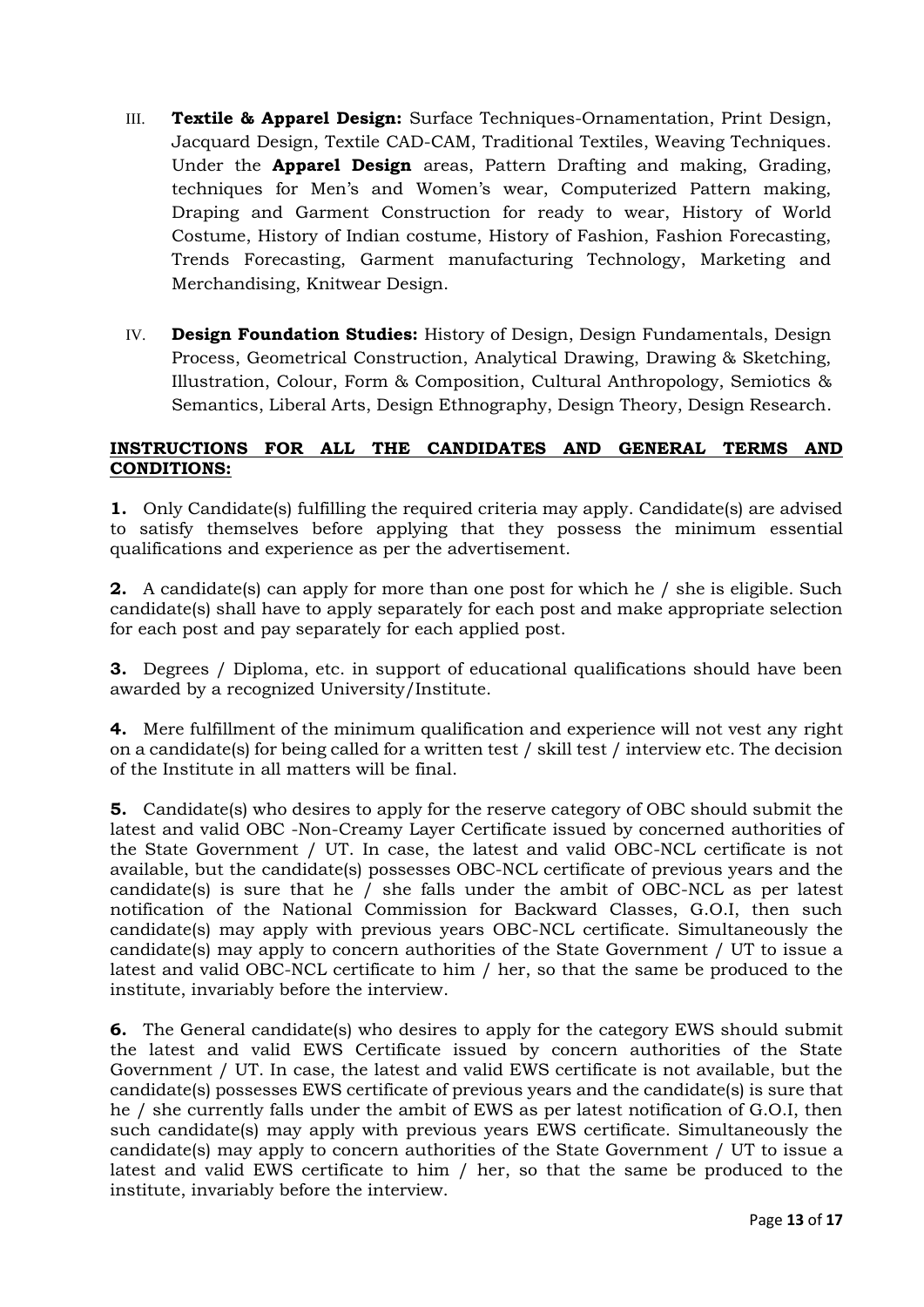**7.** The candidate(s) who desires to apply for the category "SC/ST" should submit the respective certificate issued by concerned authorities of the State Government / UT.

**8.** The Institute reserves the right to call only the requisite number of candidate(s) for selection process after shortlisting with reference to the candidates' essential and desirable qualification, suitability, relevant experience, etc. and also to convert the desirable qualification into essential qualification to optimize the number of candidate(s) for selection process.

**9.** The Institute reserves the right to enhance the criteria of shortlisting over and above the essential and desirable qualification and experience advertised, to optimize the number of candidate(s) to be called for written test/skill test/interview. Therefore, candidate(s) should mention in the application all the qualifications and experiences in the relevant area over and above the minimum prescribed qualification, supported with documents and ensure that all details are complete and accurate.

**10.** The Institute reserves the right to relax experience and age in exceptional and deserving cases, or in the case of persons already holding analogous positions in an Institute of National Importance / Centrally funded Institution / University.

**11.** The Institute reserves the right to reject any or all the applications and to cancel any of the advertised posts, without assigning any reasons thereof. The decision of the Institute in all matters relating to eligibility, acceptance or rejection of any / all applications, fixing the eligibility criteria, equivalence of qualifications, mode of screening / selection, conduct of test / examination / interview, shall be final and binding on the candidate(s).

**12.** The Institute reserves the right to offer appointment on Rolling Contract on regular Pay Scale with the specific period of probation, which may be regularized as per prevailing norms / rules of the Institute

**13.** The Institute reserves the right to offer appointment on regular/Short term contract/on deputation basis irrespective of the mode of application made by the candidate. The Short term contract may be as pure term contract with specified tenure of minimum two years either on consolidated Pay OR on Rolling Contract. For deputation, it shall be on regular scale on fixed tenure basis.

14. The Institute reserves the right to fill all the posts or not to fill up the posts at all. The Authority reserves the right to decrease or increase the number of posts to be filled in case of best suitability and based on Institute requirements.

## **15. On Deputation basis:**

Application of the Candidates employed in Government/Semi Government Organizations/ Autonomous Bodies/PSU's and applying on deputation basis for the posts called on deputation should be duly forwarded by the present employer with clear No Objection Certification, attested copies of up-todate ACR/APARS of the last five years, Vigilance Clearance, Integrity certificate and statement showing major or minor penalties, if any imposed during last ten years or in the present employment within 14 days of last date of application to the following address. However, the applicant should invariably email the prescribed application form and supporting documents with applicable fee within the last date 07.03.2022.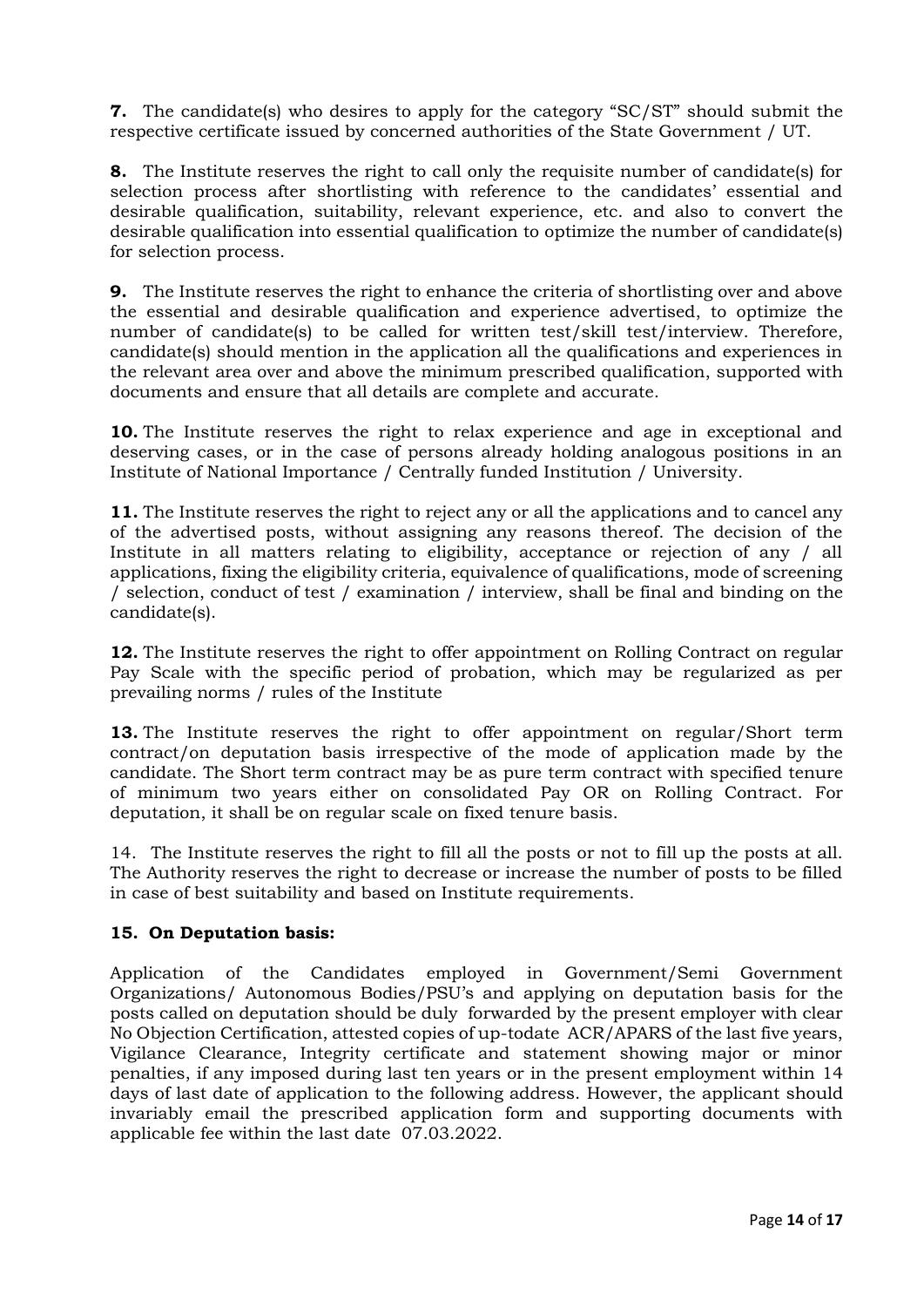**The Chief Administrative Officer** National Institute of Design Andhra Pradesh Transit Campus: EEE & ECE Building Acharya Nagarjuna University, Nagarjuna Nagar, Namburu, Guntur, Andhra Pradesh – 522 510.

**16.** The Institute reserves the right to offer appointment to candidate(s) in lower position than that applied for, if they do not merit for appointment to the post applied but found suitable for the lower post based on the assessment of performance of the candidate(s) in the selection process.

**17.** The Institute reserves the right to empanel candidate(s) for future vacancies, if any.

**18.** Candidate(s) employed in Government / Semi Government Organizations / Autonomous Bodies / PSU's should upload 'No Objection Certificate (NOC)' from their present employer at the time of application and produce the hard copy (in original) at the time of written test/interview. In case, of any inadvertent delay from employer side to provide NOC, the candidate(s) may apply with a signed undertaking (Annexure III) with assurance to produce the Original NOC from employer, before the interview OR when specifically asked for.

**19.** Candidate(s) employed in Government / Semi Government Organizations / Autonomous Bodies / PSU's shall also have to submit a certificate from the employer at the time of interview that no vigilance / disciplinary case is either pending or contemplated against him / her.

**20.** Certificate in support of experience should be in proper format i.e. it should be on the organizations letterhead, bear the date of issue, duration of engagement, Pay scale / Last Pay, nature of work handled, name and designation of the issuing authority along with his / her signature.

**21.** The period of experience rendered by a candidate(s) on part-time basis and occasional experience of less than 15 continuous days in a month etc. will not be counted while calculating the requisite / relevant experience for shortlisting the candidate(s) for interview.

**22.** The age relaxation and reservation benefits will be given to SC / ST / OBC / EWS / candidate(s), wherever applicable, as per existing Central Government rules. Candidate(s) seeking such age relaxation and benefits must ensure that they are entitled to such reservation as per eligibility prescribed in Govt. of India orders and possess certificates in the format prescribed by Govt. of India. The above shall be applicable for the respective reserved posts only.

**23.** The relaxation and concession for the PwD category will be admissible irrespective of the post reserved for PwD as per Rights of Persons with Disabilities Act, 2016. For candidate(s) to be considered under PwD Category, candidate(s) has to submit relevant disability certificate as prescribed under said Act and also the candidate(s) should have suffered from not less than 40% of relevant disability, the same should clearly be mentioned in the certificate issued.

**24.** Institute strives to have a workforce which reflects gender balance. Women/Transgender candidate(s) are encouraged to apply.

**25.** All correspondence from the Institute to the candidate(s) shall be made exclusively by way of e-mail in the ID provided by the candidate(s). Therefore, candidate(s) are requested to retain the email-ID and view it frequently. The correspondence shall include,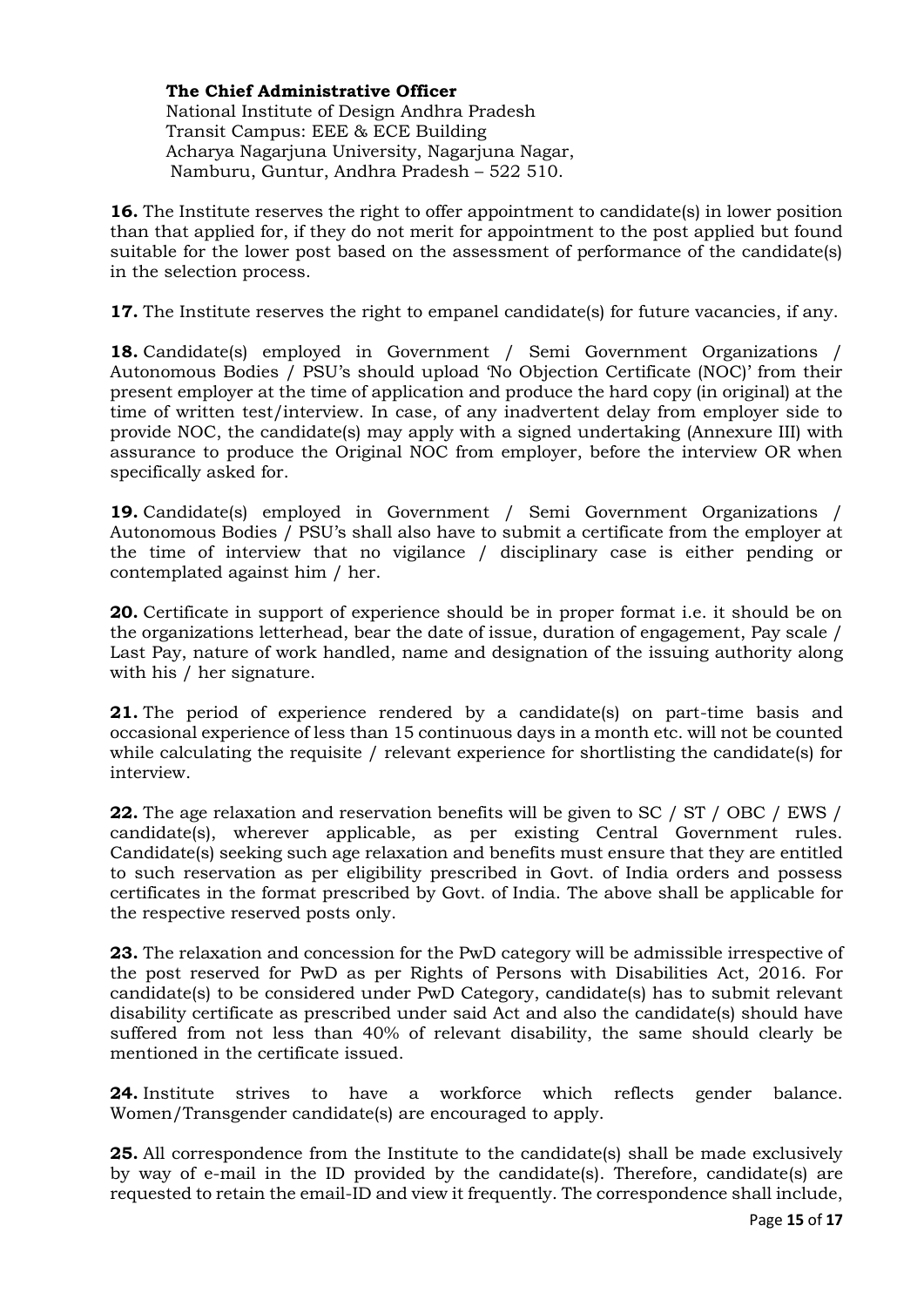call for written test / trade test / interview / appointment letter, etc.

**26.** Addendum / deletion / corrigendum /notices (if any) shall be posted exclusively on the Institute website. Candidate(s) are advised to visit the Institute website frequently.

**27.** No TA/DA will be admissible for the candidates who appear for written test / trade test / Skill test/ Interview etc.

**28.** In case of any dispute / ambiguity that may occur in the process of selection, the decision of Institute shall be final and binding. Further, in case of any inadvertent mistake in the process of selection, which may be detected at any stage even after the issue of appointment order, the Institute reserves the right to modify / withdraw / cancel any communication made to the candidate(s).

**29.** Shortlisting of candidate(s) shall be provisional subject to the candidate(s) fulfilling the criteria as per Advertisement and also the criteria of shortlisting to be fixed by the institute. In case, it is detected at any later date, that candidate(s) were otherwise not eligible for the post, as per Advertisement / criteria fixed for shortlisting, the institute reserve the right to cancel the selection process of the candidate(s) and if already selected, then the institute reserve the right to withdraw the appointment. The onus of fulfilment of criterion(s) shall rest with the candidate(s) for all purposes.

**30.** Appointment orders once issued by the Institute to the finally selected candidate(s) shall be provisional. The Institute shall verify the antecedents or documents (subject to character /antecedent / Police verification, verification of all original documents, experience certificate and other relevant documents) submitted by a candidate(s) at the time of interview and the appointment. In case, at any point of time if it is found that any information furnished by the candidate(s) in his / her application is false / incorrect or the candidate(s) has suppressed any relevant information or wrongly represented or the candidate(s) otherwise does not satisfy the eligibility criteria or any of the facts / documents submitted by a candidate(s) are falsified or tampered with or the candidate(s) has doubtful antecedents / background and has suppressed the said information, Or the institute have wrongly shortlisted / selected the candidate, then his / her candidature shall stand cancelled or his / her services shall be terminated immediately without assigning any reason whatsoever. Appropriate legal action may be initiated against the candidate, if it is found that the candidate have submitted falsified or tampered or wrong information / documents.

**31.** Candidates shall be required to pay application fee (Non-Refundable) of Rs. 500/through SB I Collect. SC, ST, PwD, Ex-servicemen and Women candidates are exempted from payment of application fees. SC, ST, PwD, Ex-servicemen candidates are required to attach respective certificate as the case may be issued by competent authority to claim fee exemption; otherwise, their application will be rejected. Women candidates may attach a copy of Aadhar Card for claiming the fee exemption.

## **32. How to apply:**

Interested candidates are requested to follow the below instructions for applying:

Step 1: Fill the Prescribed Application Proforma(Annexure I in xls) and attach in .xls format only in mail.

Step 2: Affix your self attested photograph in the Covering Letter (Annexure II) and attach the same in the mail.